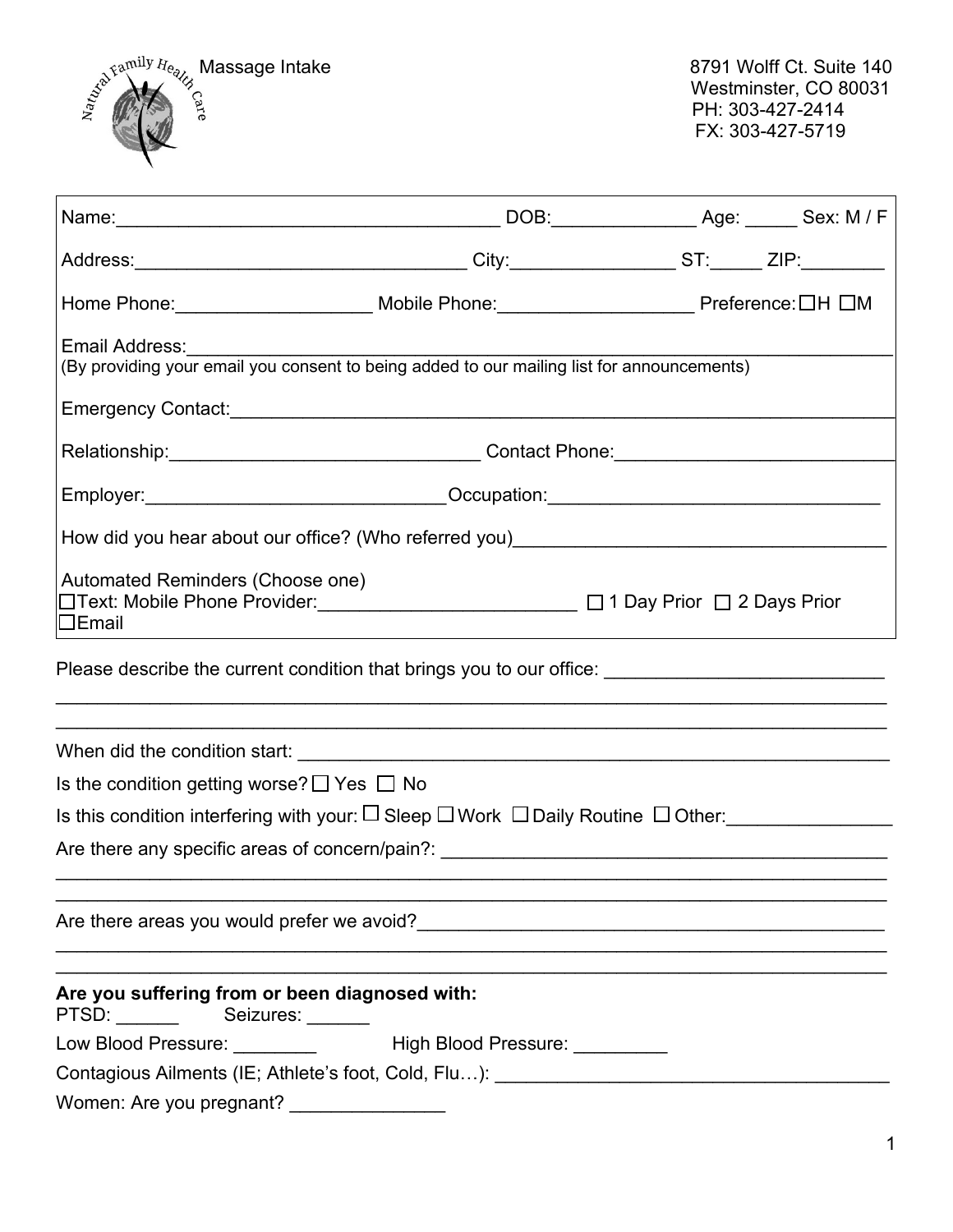# **Check all that apply: PAST (P) OR CURRENT (C)**

| <b>Musculoskeletal System</b> | P | C | <b>Nervous System</b>   | Р |  |
|-------------------------------|---|---|-------------------------|---|--|
| Low Back Pain                 |   |   | <b>Sore Muscles</b>     |   |  |
| Mid Back Pain                 |   |   | <b>Weak Muscles</b>     |   |  |
| Pain b/w Shoulders            |   |   | <b>Walking Problems</b> |   |  |
| <b>Neck Pain</b>              |   |   | Spasms                  |   |  |
| Arm Problems                  |   |   | <b>Broken Bones</b>     |   |  |
| <b>Shoulder Pain</b>          |   |   | TMJ (Jaw Pain)          |   |  |
| Leg Problems                  |   |   | <b>Teeth Grinding</b>   |   |  |
| Ankle/Foot Pain               |   |   | <b>Nervous System</b>   |   |  |
| Wrist/ Hand Pain              |   |   | <b>Headaches</b>        |   |  |
| Swollen Joints                |   |   | Muscle Jerking          |   |  |
| <b>Painful Joints</b>         |   |   | Confusion               |   |  |
| <b>Stiff Joints</b>           |   |   | Forgetful               |   |  |

Allergies:

| Food:                                                                                                                                                                                                                          |  |
|--------------------------------------------------------------------------------------------------------------------------------------------------------------------------------------------------------------------------------|--|
| Seasonal:                                                                                                                                                                                                                      |  |
| <b>Topical:</b> Topical:                                                                                                                                                                                                       |  |
| Other: when the contract of the contract of the contract of the contract of the contract of the contract of the contract of the contract of the contract of the contract of the contract of the contract of the contract of th |  |
| Any surgeries? (Include date): Manual Communication of the contract of the contract of the contract of the contract of the contract of the contract of the contract of the contract of the contract of the contract of the con |  |

## **Consent for Professional Services:**

I authorize and release Natural Family Health Care, Inc to administer treatment, physical examinations, chiropractic care or any other clinic service deemed necessary by a provider of Natural Family Health Care, Inc.

\_\_\_\_\_\_\_\_\_\_\_\_\_\_\_\_\_\_\_\_\_\_\_\_\_\_\_\_\_\_\_\_\_\_\_\_\_\_\_\_\_\_\_\_\_\_\_\_\_\_\_ Signature of Patient or Authorized Representative

# **Financial Policy**

I understand that Natural Family Health Care is not a provider for any insurance companies, other then Medicare.

I clearly understand that all services and products rendered to me are my personal responsibility. If this financial agreement is not paid when due, I agree to pay all reasonable costs of collections including but not limited to court costs, and attorney's fees.

## **\*\*Any missed appointments without 24 hour prior cancellation notice will be charged the full amount of the visit.\*\***